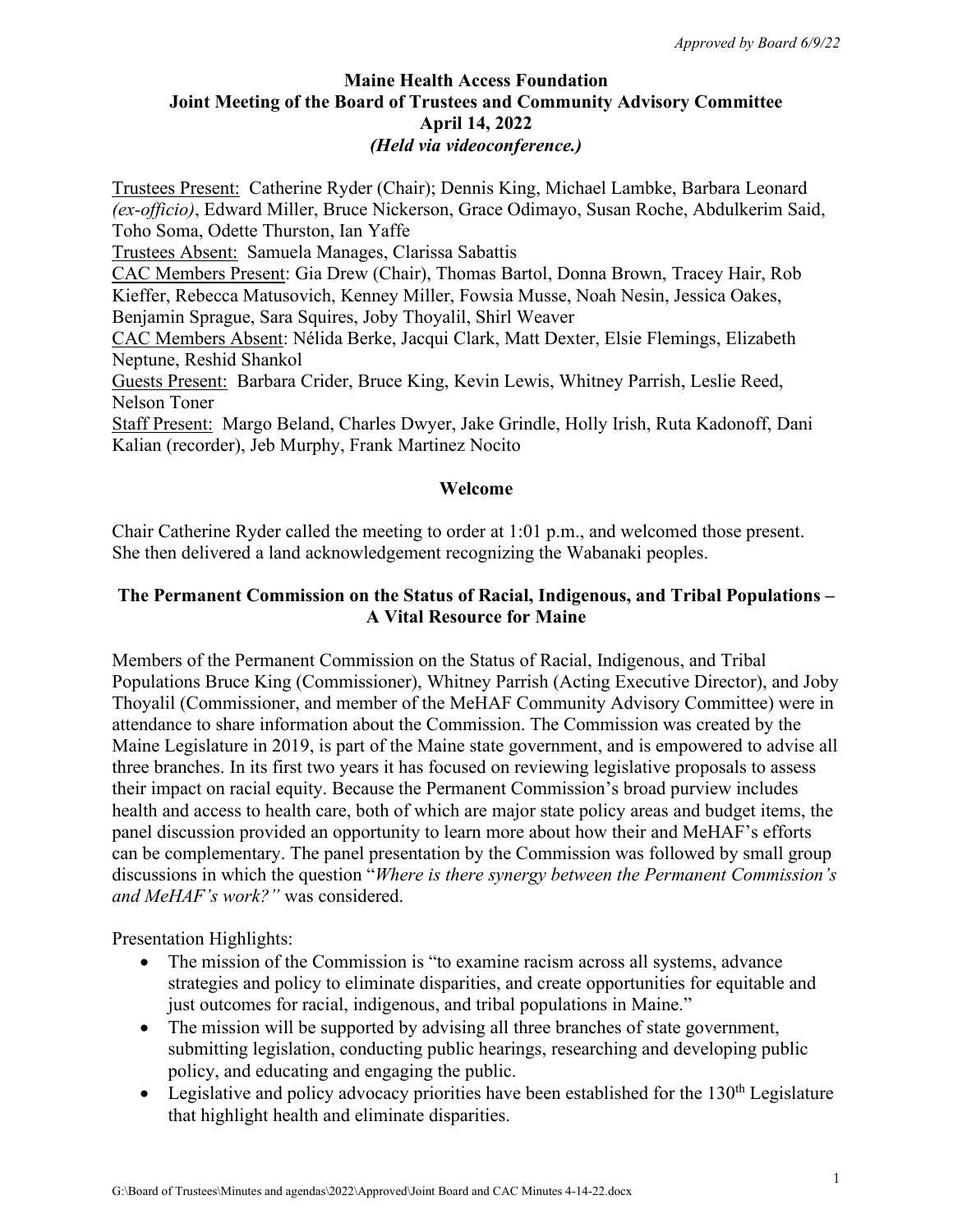• Community engagement has included public forums; engaging with community and local content experts on critical issues; a truth seeking, telling, and healing initiative; and engaging communities on changing offensive place names.

## **Board Consent Agenda**

Chair Ryder asked if any items on the Board consent agenda required discussion. Hearing none, *it was MOVED, SECONDED (Nickerson/King), and VOTED UNANIMOUSLY to approve the following consent agenda items:* 

- March-April President's report
- February 10, 2022, Board meeting minutes
- February Treasurer's report
- **February Financial Dashboard**

## **Community Advisory Committee Consent Agenda**

Community Advisory Committee Chair Gia Drew asked if any items on the CAC consent agenda required discussion. Hearing none, *it was MOVED, SECONDED (Hair/Squires), and VOTED UNANIMOUSLY to approve the minutes of the January 19, 2022, CAC meeting.* 

## **Presentation of 2021 Annual Report – Mr. Jeb Murphy (Communications Manager)**

Communications Manager Jeb Murphy presented the MeHAF 2021 Annual Report and noted that it was mailed to all Trustees and Community Advisory Committee members prior to the meeting and is also available on the MeHAF website. This year's report reflects MeHAF's recommitment to the 2018 Strategic Framework. In 2021, we were able to undertake a number of activities that had been set aside or slowed in 2020, such as the responsive grants programs, while still keeping an intentional perspective on Maine's needs during the emerging recovery from the COVID-19 pandemic. At the same time, we continued some of the core work focused on health advocacy and health equity capacity building. The report also contains a list of 2021 grants and contracts along with the statement of MeHAF's financial position. CEO Barbara Leonard thanked Communications Manager Jeb Murphy for leading the team in the development of the report, along with all staff for their individual contributions.

#### **Governance Committee – Ms. Susan Roche (Committee Chair)**

Election of Board and Community Advisory Committee (CAC) Slates: Governance Committee Chair Sue Roche expressed appreciation for the work of the Committee over the year and its efforts to present a high caliber slate of candidates for 2022.

#### **Board Slate:**

Chair Ryder, on behalf of the Governance Committee, recommended the re-election of the following Trustees to the Board for another three-year (or as noted) service term (2022-2025):

> Michael Lambke (second term) Edward Miller (third term – one year, 2023) Clarissa Sabattis (second term)

*It was MOVED, SECONDED (Nickerson/King), and VOTED UNANIMOUSLY (with the nominees present abstaining) to approve the renewing Trustee slate as recommended.*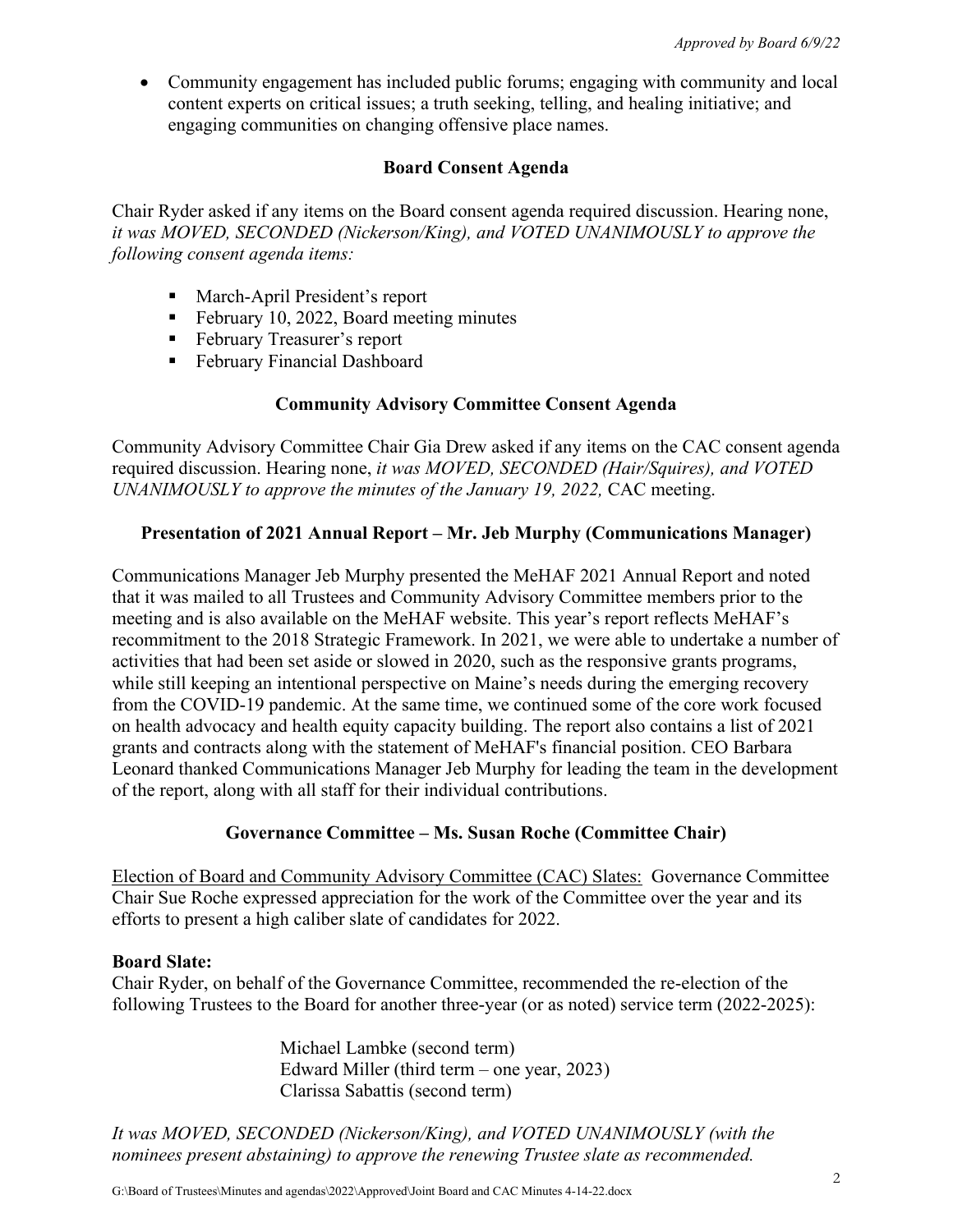Chair Ryder, on behalf of the Governance Committee, recommended the election of the following Trustee candidates to the Board for a three-year service term (2022-2025):

> Barbara Crider Kevin Lewis

*It was MOVED, SECONDED (Miller/Lambke), and VOTED UNANIMOUSLY to approve the new Trustee slate as recommended.* 

CEO Barbara Leonard, on behalf of the Governance Committee, recommended the following individuals for Board Officers for 2022-2023:

> Catherine Ryder, Chair Toho Soma, Vice Chair Odette Thurston, Treasurer Susan Roche, Secretary

*It was MOVED, SECONDED (Nickerson/Lambke), and VOTED UNANIMOUSLY (with all of the nominees abstaining) to approve the slate of officers as recommended.* 

## **Community Advisory Committee Slate:**

CAC Chair Gia Drew, on behalf of the Governance Committee, recommended the re-election of the following members to the Community Advisory Committee for another three-year service term (2022-2025):

> Matthew Dexter Fowsia Musse Jessica Oakes

*It was MOVED, SECONDED (Bartol/Squires), and VOTED UNANIMOUSLY (with the nominees present abstaining) to approve the renewing Community Advisory Committee member slate as recommended.* 

CAC Chair Gia Drew, on behalf of the Governance Committee, recommended the election of the following candidate to the Community Advisory Committee for a three-year service term (2022- 2025):

Fenton Jones

*It was MOVED, SECONDED (Squires/Oakes), and VOTED UNANIMOUSLY to approve the new Community Advisory Committee member slate as recommended.* 

Ms. Tracey Hair, on behalf of the Governance Committee, recommended the election of the following CAC officers for 2022-2023:

> Gia Drew, Chair Fowsia Musse, Vice Chair

*It was MOVED, SECONDED (Squires/Weaver), and VOTED UNANIMOUSLY (with the nominees present abstaining) to approve the slate of officers as recommended.*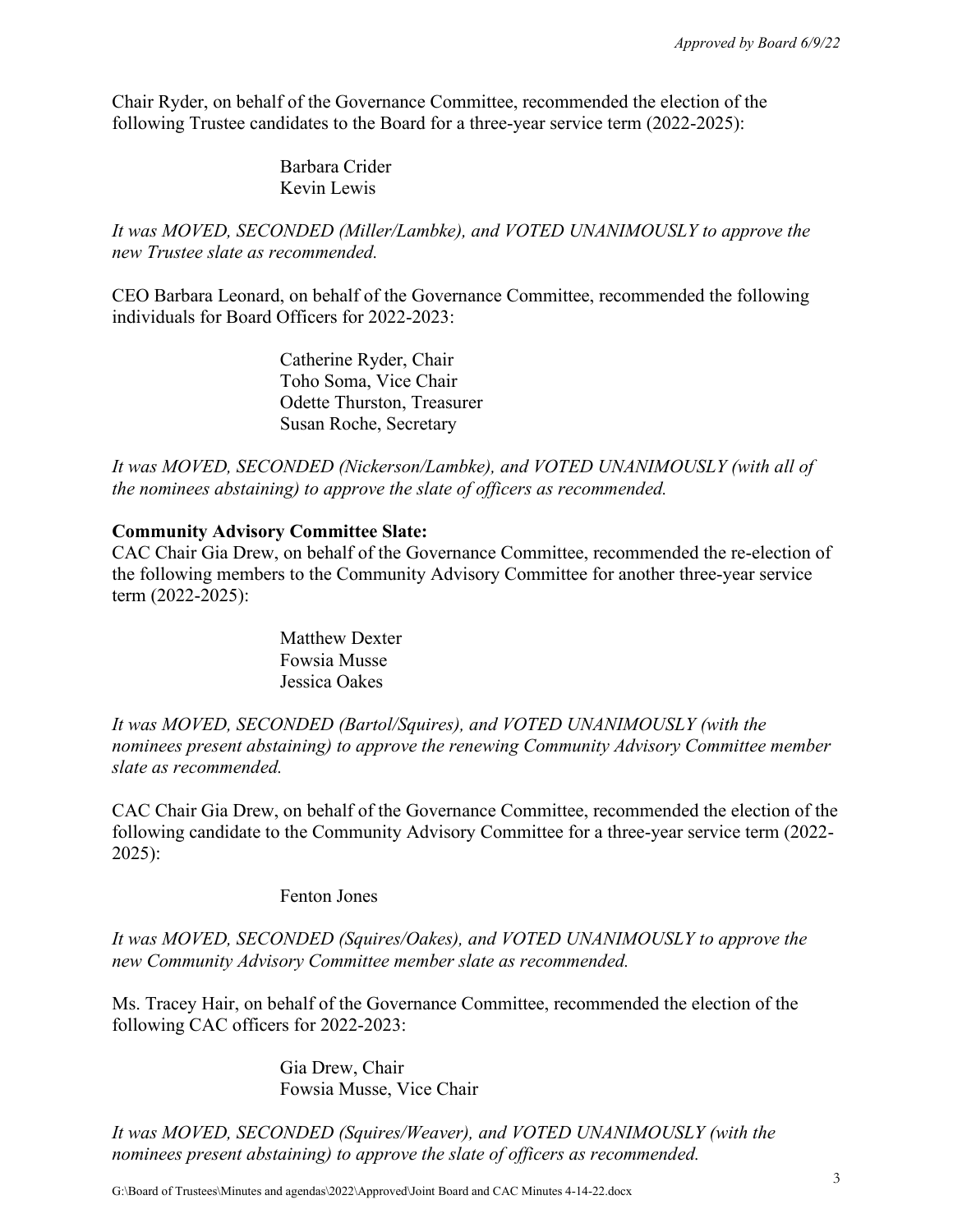Ms. Barbara Crider and Mr. Kevin Lewis were welcomed as newly-elected Board Trustees. Mr. Fenton Jones was welcomed as a newly-elected Community Advisory Committee member. The new member orientation will be scheduled to be held in May.

## **Service Acknowledgements for Departing Trustees and Community Advisory Committee Members**

Board Chair Catherine Ryder, CAC Chair Drew, and CEO Leonard acknowledged Trustees and CAC members who were finishing up their terms or who had stepped off over the past year. Trustees Bruce Nickerson and Claudette Ndayininahaze, and CAC member Rob Kieffer were all thanked for their dedication and time noting how their input had enriched the work of MeHAF. Each will receive a token of appreciation by mail and was offered the opportunity to share reflections of their time on the Board or CAC.

Board Chair Catherine Ryder and CAC Chair Gia Drew were acknowledged for their service as Chairs for the past year and will receive tokens of appreciation by mail.

## **Invited Comments from Members of the Public**

Chair Ryder noted that in accordance with the MeHAF bylaws, the Annual Meeting is open to the public. She welcomed those participating and they were invited to share comments.

## **Strategic Planning Committee – Mr. Ed Miller (Committee Chair)**

Update and Continuation of Strategic Framework: Strategic Planning Committee Chair Ed Miller reported that the Strategic Planning Committee began work in the fall of 2021 to review MeHAF's Strategic Framework to determine whether it was still relevant to our work, and if so, whether it should be extended and updated. Committee members began their work with a review of the MeHAF bylaws as well as a scan of the environment and current context. The SPC affirmed the relevance of the overall Framework and agreed that an extension to allow more time to implement the ideas would be appropriate. There was not a recommendation to begin a new planning process. Committee workgroups reviewed the Goals in the Framework, and updated the contextual statements and strategies, and also suggested a limited set of new tactics. These changes were then compiled and the SPC met to review the entire updated document in February. At that meeting, it approved the proposed changes, as well as the extension of the timeframe to December 2025. CEO Leonard provided a brief review of the changes in the revised Framework which was included in the meeting packet. The revised Framework was presented to the Board and Community Advisory Committee for review and approval as recommended by the Strategic Planning Committee.

*It was MOVED, SECONDED (Miller/Lambke), and VOTED UNANIMOUSLY by the Board and the Community Advisory Committee to approve the proposed updates to the Strategic Framework as presented, with an extension of the timeframe through December 2025.*

## **Program and Grants Committee – Mr. Dennis King (Committee Chair), Ms. Ruta Kadonoff (VP for Programs)**

Consumers for Affordable Health Care Foundation-Initiated Grant to Support its Consumer Assistance Program: Program and Grants Committee Chair Dennis King and Vice President for Programs Ruta Kadonoff described the details of the invited request from Consumers for Affordable Health Care (CAHC) for a three-year, \$225,000 grant to support its Consumer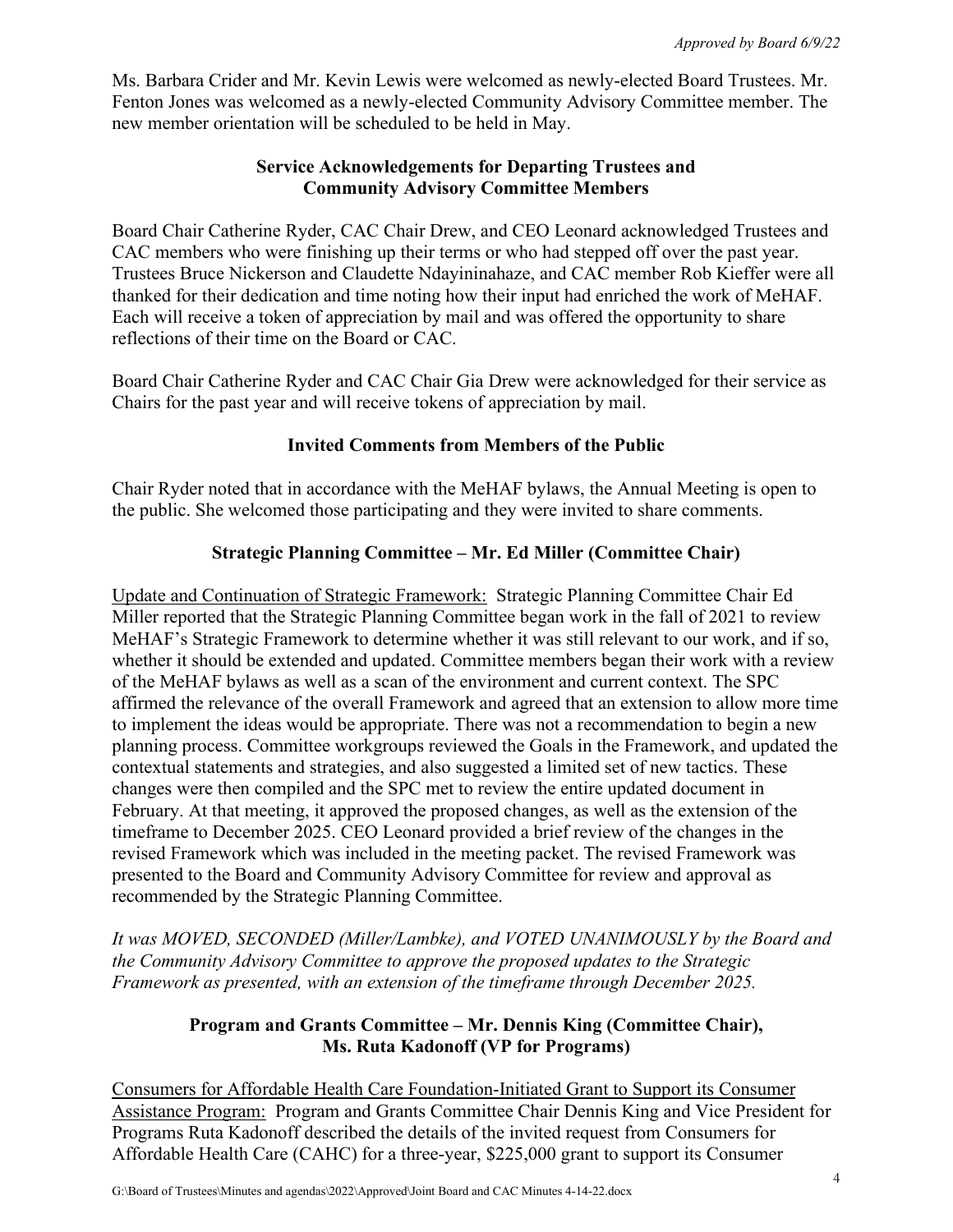Assistance Program (CAP). The CAP has three primary components: a toll-free HelpLine, where application and enrollment specialists assist consumers in finding, enrolling in, and using health care coverage, whether public or private; outreach and education to consumers and enrollment professionals statewide; and consumer assistance with denied coverage claims. This proposed support from MeHAF will be dedicated to addressing the health coverage and health care needs of the most vulnerable Mainers: those who are uninsured, people with low income, and people who face barriers accessing affordable, equitable, and quality health care.

The Program and Grants Committee supports fully funding this request in light of expected heightened consumer needs. Given the critical nature of the CAP, which aligns with MeHAF's mission to support access to care, it has received continuous support from MeHAF each year for over a decade through recurring, but single-year grants. In recognition of the critical importance of the program and the expectation that it will continue to be central to our mission in the years to come, the staff recommends committing to this longer-term grant period, which will add stability and predictability to the program's finances and reduce the burden on CAHC associated with preparing annual grant applications. This proposal has also been structured to maximize federal matching funds, which will further amplify the impact of MeHAF support.

The Program and Grants Committee reviewed and approved this Foundation-Initiated grant at its March 7, 2022, meeting and recommends Board approval.

#### **Declaration of Conflicts of Interest – No conflicts were declared.**

*It was MOVED, SECONDED (Soma/Miller), and VOTED UNANIMOUSLY, to approve a grant of \$225,000 to Consumers for Affordable Health Care for the grant period April 15, 2022 through April 14, 2025, consistent with standard MeHAF contract obligations.*

Health Advocacy Program Concept Update: Program and Grants Committee Chair Dennis King and Vice President for Programs Ruta Kadonoff reported that the current round of grants to organizations in MeHAF's Health Advocacy program will conclude on December 31, 2022. Given the success of the current model as indicated by MeHAF's evaluation efforts and by the feedback of grantees in the program, a proposal was presented to offer a new round of funding to current grantees and to expand the program to include up to five additional grantees. The new round of funding would represent a longer-term commitment of four years (as opposed to the one or two-year increments offered previously), which would also align with the next gubernatorial term and two state legislative terms. During this period, MeHAF would continue its current approach of convening grantees throughout the year and offering targeted technical assistance on topics generated by grantees.

Given the strong indications from evaluation results and feedback from grantees that the current approach to Health Advocacy funding has been achieving its intended impact, it is proposed to maintain the overall framework of the program over the coming four years, while working with grantees to identify ways to improve our strategies. This would include inviting all 23 current grantees to apply for a new four-year grant at their current funding levels, and working with that group of current grantees to identify organizations working on health advocacy that might offer perspectives, approaches, or connections to communities that align with MeHAF's Strategic Framework and that are underrepresented in the current cohort. With the input of the current members, up to five additional organizations would be identified and invited to apply for funding at the \$25,000 level, with the expectation of funding all invited proposals.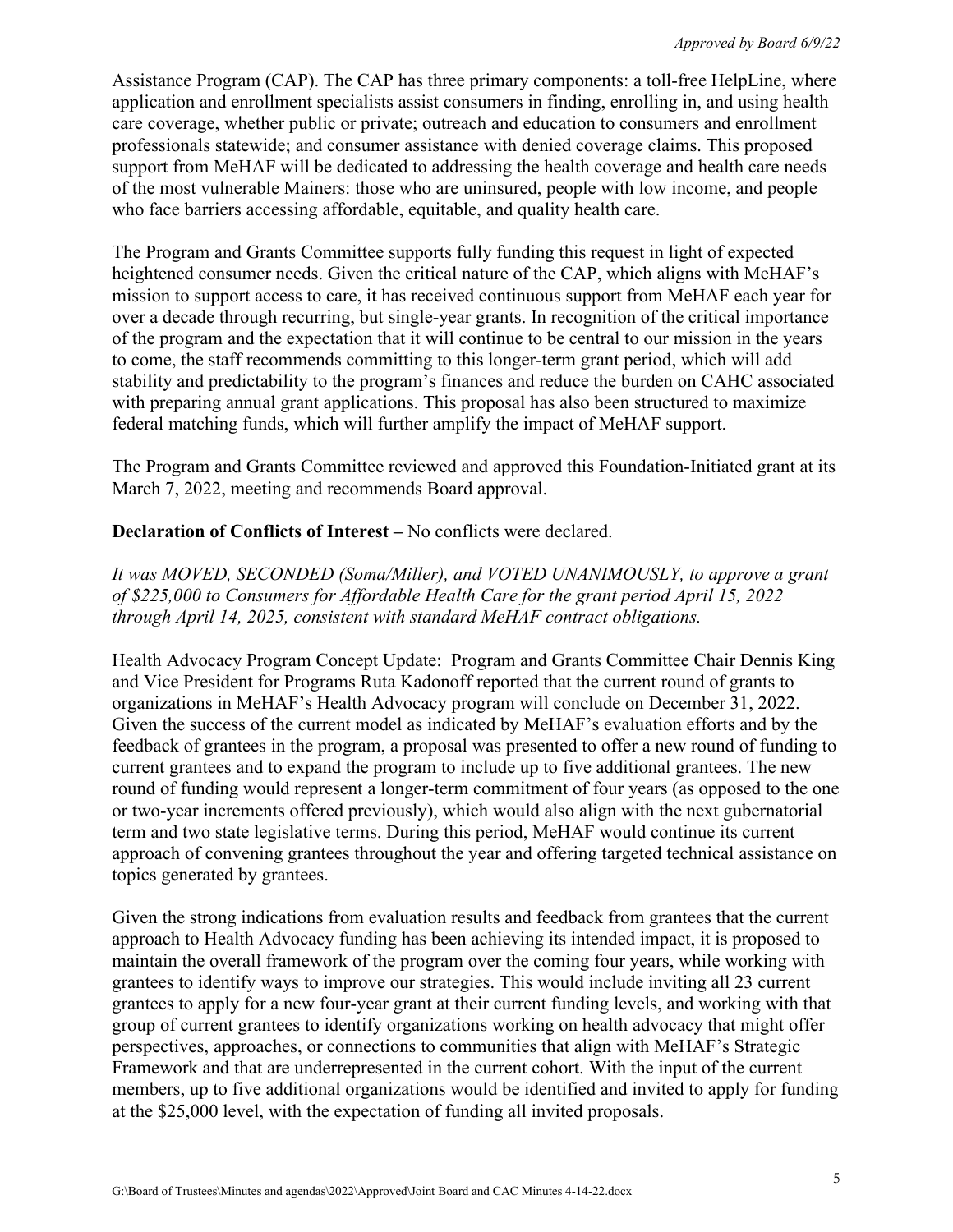In total, program investment would include up to \$760,000 annually in grants, with up to \$50,000 allocated for technical assistance. Support for meeting facilitation, evaluation, and other supports would total up to \$40,000 annually. The Program and Grants Committee met on March 7, 2022, reviewed, and recommended approval of this proposed new round of funding in the Health Advocacy Program.

**Declaration of Conflicts of Interest –** The following conflicts were declared.

| Individual:     | <b>Reason:</b>                                  |
|-----------------|-------------------------------------------------|
| Ed Miller       | Board member of Maine Public Health Association |
| Catherine Ryder | Board member of Maine Council on Aging          |

Mr. Miller and Ms. Ryder were placed in a waiting room just prior to the vote.

*It was MOVED, SECONDED (Lambke/Thurston), and VOTED UNANIMOUSLY to authorize a new round of invited grants in the Health Advocacy program to support current grantees and up to five new advocacy organizations for the period from January 1, 2023 through December 31, 2026, including up to \$760,000 per year in grants and up to \$90,000 per year in technical assistance, evaluation, and other supports.*

Mr. Miller and Ms. Ryder were removed from the waiting room after the vote was completed.

Foundation-Initiated Grant to Maine Council on Aging for the Maine Community Information Exchange (CIE) Project: Program and Grants Committee Chair Dennis King and Vice President for Programs Ruta Kadonoff reported that over the past several years, MeHAF has collaborated with Maine's Department of Health and Human Services (DHHS) and the Maine Medical Association's Center for Quality Improvement (MMA-CQI, formerly Qualidigm) to convene a series of discussions with over 80 health care and social services providers. These discussions focused on approaches these organizations have been exploring to facilitate action-oriented datasharing around social health needs, here in Maine and elsewhere. These discussions led to creating a workgroup to map out a process for developing a shared approach.

In August 2021, MeHAF contracted with MMA-CQI to facilitate and support the Maine Community Information Exchange (CIE) Workgroup. The workgroup, comprised of 25 private and public-sector stakeholders with a shared interest in pursuing the foundational concepts of creating a statewide CIE, received an additional small grant and technical assistance through Data-sharing Across Sectors for Health, a national program of the Robert Wood Johnson Foundation. These funds supported the addition of the Maine Council on Aging and HealthInfoNet to the team leading the workgroup. The group has concluded the current phase of their work, having arrived at consensus on shared vision, goals, guiding principles, a governance framework, and next steps for the creation a statewide health-related social needs identification and referral infrastructure. The goal of a CIE, as developed by this group, is better health through improved information, referral, and coordination.

The workgroup proposed a phased approach to the development of a CIE, with a neutral convener providing facilitative support and project management. The group consensus was that this role should be filled by a community-based organization. Key stakeholders in the process identified the Maine Council on Aging (MCOA) as the best candidate to fill this role. MeHAF Senior Program Officer Dwyer has been a part of this work since its inception.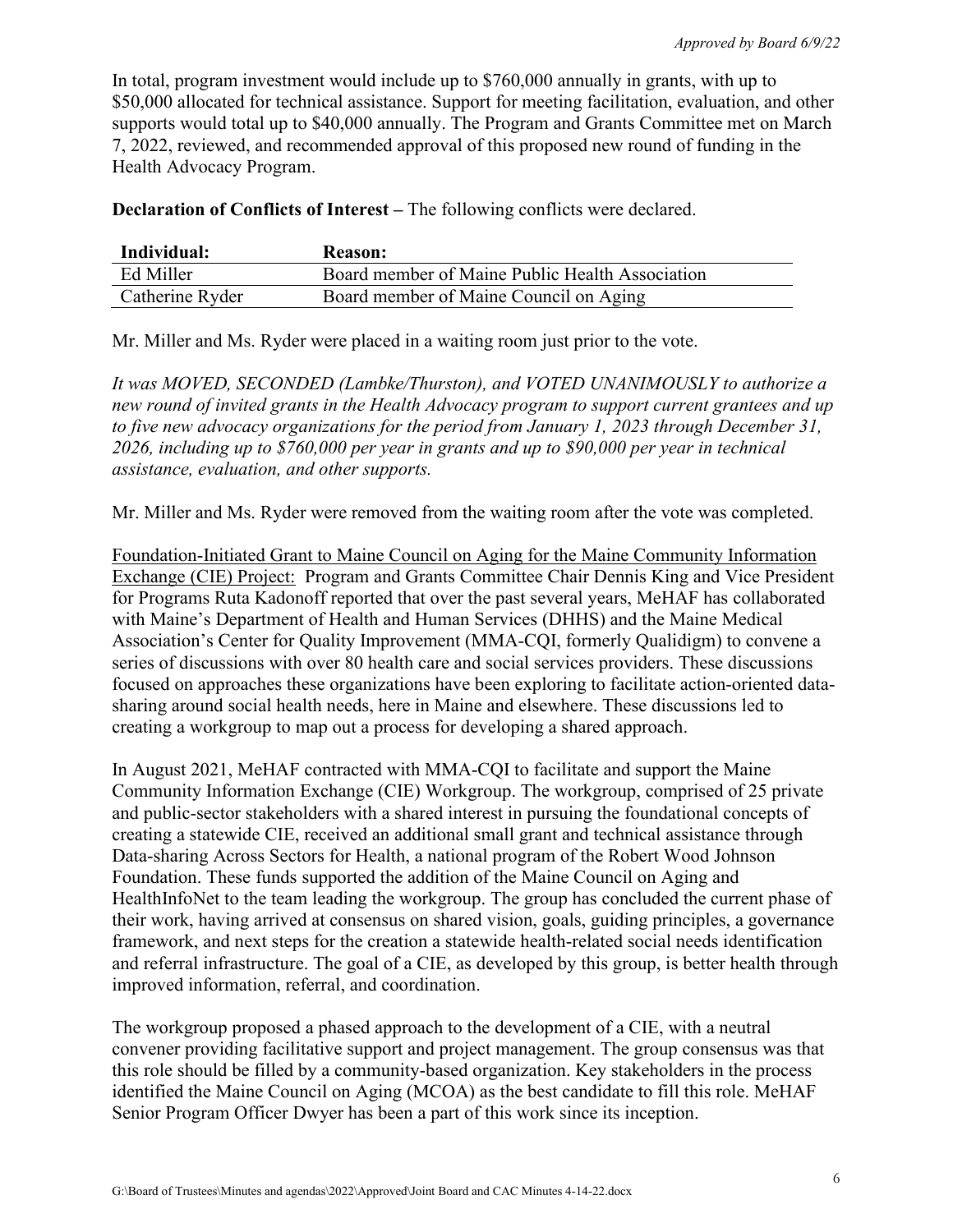The Program and Grants Committee met on March 7, 2022, reviewed, and recommended approval of this Foundation-Initiated grant.

**Declaration of Conflicts of Interest –** The following conflict was declared.

| Individual:     | <b>Reason:</b>                         |
|-----------------|----------------------------------------|
| Catherine Ryder | Board member of Maine Council on Aging |

Ms. Ryder was placed in a waiting room just prior to the vote.

*It was MOVED, SECONDED (Lambke/Soma), and VOTED UNANIMOUSLY to approve a grant of \$105,000 the Maine Council on Aging for the Maine Community Information Exchange project, for the period of May 1, 2022 thru April 30, 2023, consistent with standard MeHAF contract obligations.*

Ms. Ryder was removed from the waiting room after the vote was completed.

## **Executive Committee – Mr. Nelson Toner (Shareholder, Bernstein Shur/MeHAF Registered Agent), Ms. Susan Roche (Governance Committee Chair), Ms. Barbara Leonard (CEO)**

Proposed Bylaws Changes: Governance Committee Chair and Board Secretary Susan Roche shared that over the past several months, she and Vice Chair Toho Soma have worked with CEO Barbara Leonard to perform a review and develop recommended changes to the MeHAF bylaws. Elements of these changes have been further reviewed and refined by the Strategic Planning Committee, Governance Committee, and Community Advisory Committee. Attorney Nelson Toner, from Bernstein Shur, who is MeHAF's registered agent, has provided technical support and additional input into the process and was welcomed to the meeting.

The Board voted in February to formally pursue bylaws changes. At that meeting, the key areas for proposed changes were highlighted, and rationale provided. Further proposed changes were shared with the Board for review and to take a formal vote for approval as recommended by the Executive Committee.

Mr. Toner noted that any proposed changes to most of the key sections of MeHAF's bylaws require review by the Attorney General and approval of the Maine Superior Court. The bylaws revisions will be sent to the Attorney General for review, along with a draft letter of rationale. Review by the Superior Court would follow, pending the outcome of review by the Attorney General. In response to a question regarding one section of the proposed changes, he noted that they refer to statutory language that has remained in the bylaws since MeHAF's inception and that are no longer relevant.

Mr. Toner addressed questions from Board and CAC members *after which, it was MOVED, SECONDED (Lambke/Thurston), and VOTED UNANIMOUSLY to approve the proposed changes to the MeHAF bylaws as presented, subject to review by the Attorney General and Superior Court.* 

#### **Updates**

Dr. Wendy J. Wolf Health Leadership Award: CEO Leonard and Communications Manager Jeb Murphy shared that the committee for this year's Dr. Wendy J. Wolf Health Leadership Award